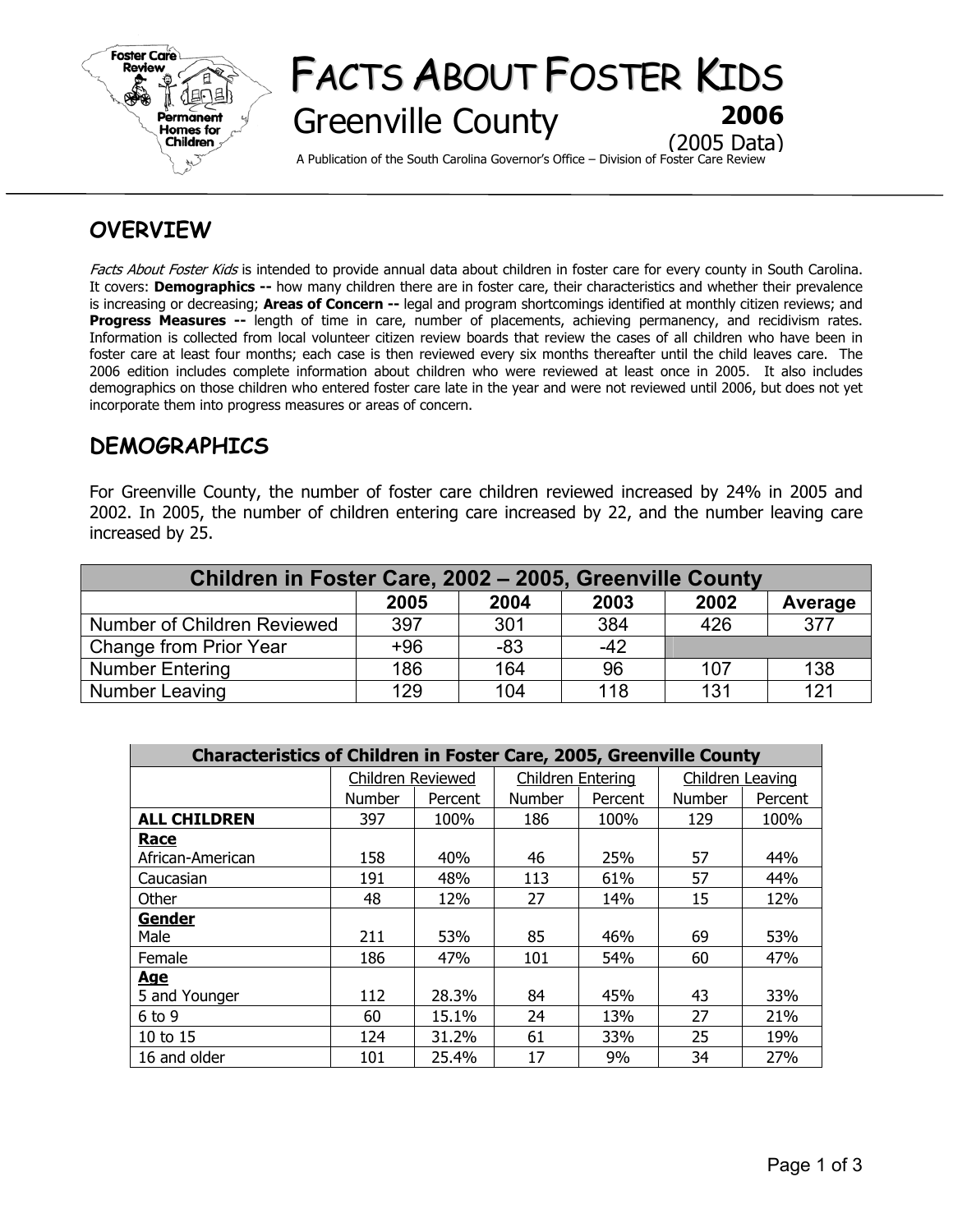# **AREAS OF CONCERN**

In 2005, Review Board members held 33 meetings and 654 reviews. Of the 654 reviews held, 404 (62%) had at least one area of concern cited by the local Review Board. The most often cited legal violation was No Timely Permanency Plan Hearing. failure to hold permanency planning hearings according to time frames outlined by state and federal law unnecessarily lengthens the time children remain in foster care. The most often cited program violation was No Progress Report.

| Frequently Cited Areas of Concern, 2002 - 2005, Greenville County |      |      |      |      |
|-------------------------------------------------------------------|------|------|------|------|
|                                                                   | 2005 | 2004 | 2003 | 2002 |
| Legal:                                                            |      |      |      |      |
| No Timely Probable Cause Hearing                                  |      |      | 3    | 6    |
| No Timely Permanency Plan Hearing                                 | 109  | 105  | 105  | 107  |
| No Timely Merits Hearing                                          | 63   | 13   | 62   | 79   |
| No Face to Face Contact                                           | 28   | 25   | 18   | 50   |
| No Court Order at Review                                          | 49   | 7    | 26   | 44   |
| No Thorough Adoption Assessment/Child Specific                    |      |      |      |      |
| Recruitment                                                       | 37   | 39   | 23   | 25   |
| <b>Other Statutory Issues</b>                                     | 18   | 35   | 47   | 47   |
| <u>Program:</u>                                                   |      |      |      |      |
| No Progress Report                                                | 136  | 110  | 183  | 179  |
| Lack of Progress Permanency Plan                                  | 22   | 44   | 67   | 72   |
| Incomplete/Inappropriate Case Plan                                | 60   | 52   | 96   | 91   |
| No Advance Packets                                                | 67   | 22   | 39   | 59   |
| <b>Interested Parties Not Invited</b>                             | 37   | 15   | 32   | 71   |
| No Timely FCRB Hearing                                            | 25   | 30   | 29   | 49   |
| <b>Other Policy/Procedure Violations</b>                          | 57   | 31   | 54   | 50   |
| TOTAL                                                             | 709  | 528  | 784  | 929  |

### **PROGRESS MEASURES**

Four main indicators are used to measure progress towards better outcomes for children in foster care. For each, comparison data for the previous four years are provided.

### **LENGTH OF TIME IN CARE:**

The longer a child is away from their home or a nurturing family environment, the more damaging it can be to the normal development of the child. For this reason, a major goal of the Review Board is to ensure that children achieve permanency as quickly as possible. In 2005, Greenville County decreased the average length of time in care to 3.1 years.

### **NUMBER OF PLACEMENTS:**

Research shows the initial placement in foster care is extremely traumatic for a child. Additional changes in placement once in the foster care system can be detrimental to children's development, affecting their ability to learn, establish relationships and develop as stable, secure individuals. In 2005, Greenville County's average number of placements was 3.6.

### **PERCENT ACHIEVING PERMANENCY:**

Permanency for a child means placement with a "forever family." A child can achieve legal permanency upon leaving the foster care system either by returning home to their natural parent or by being adopted. In 2005 of the 129 children leaving care 51 were adopted and 35 returned home to their natural parent.